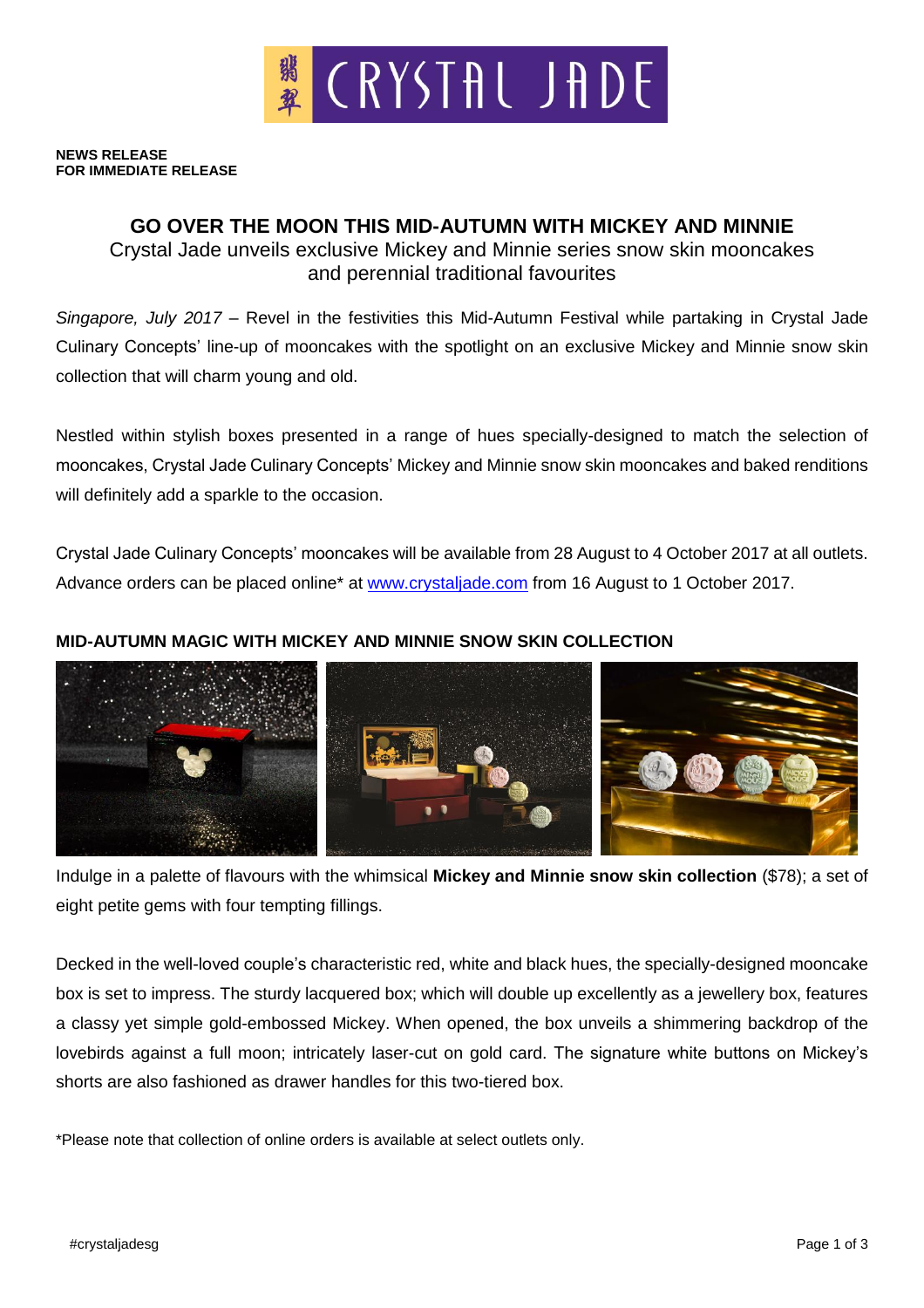The four flavours range from familiar; such as *Pandan Lotus with gula Melaka* 椰糖班兰莲蓉 (pastel green) which is a well-loved Asian-inspired pairing, to rich and chocolatey – *Chocolate Manuka honey* 巧克力麦卢 (white) matches the goodness of intense Manuka honey with quality chocolate, while *Chocolate*  Japanese yuzu 巧克力柚子 (yellow) is perfumed with the zesty and punchy notes of the citrus fruit. *Molten*centre Raspberry truffle with white lotus白莲蓉覆盆子巧克力球夹心 (pink) is a blushing beauty enveloping a refreshing raspberry liquid centre which oozes when bitten into.



## **NOSTALGIC TRADITIONAL BAKED FAVOURITES**

A firm favourite among Crystal Jade's customers, the brand's repertoire of baked mooncakes proffers a thin golden-brown and moist pastry skin that encompasses a generous filling crafted with low sugar premium natural white lotus for a more wholesome treat. This year, these traditional treats are showcased in orientalchic gift embossed with gold and candy-floss pink peonies on a turquoise backdrop.

Undoubtedly the signature offering, *Mixed nuts and chicken ham* 翡翠伍仁 (\$35/\$62 for box of two and four) possesses a savoury nuance and the lotus paste is mixed with an abundance of nuts such as olive and sesame seeds, as well as almonds among others.

Besides the Less sugar white lotus paste with single and double yolk 低糖单黄/双黄白莲蓉 (\$32/\$56 and \$35/\$62 for box of two and four respectively), nutty melon seeds add bite and flavour to the smooth lotus paste in the *Less sugar white lotus paste with melon seed* version 低糖瓜子白莲蓉 (\$31/ \$54 for box of two and four).